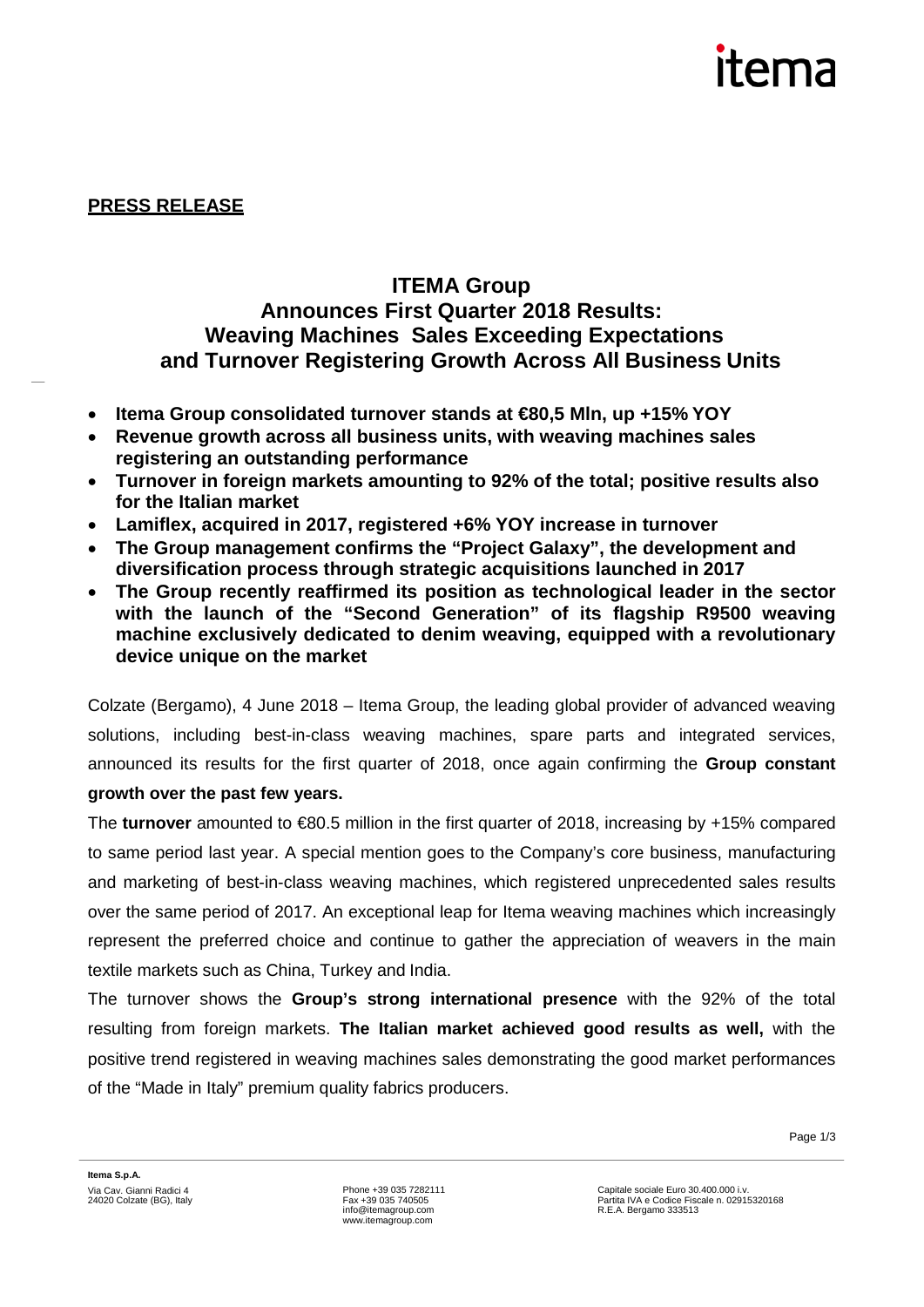

But weaving machines were not alone in providing satisfaction for Itema. In 2017 the Group launched a diversification strategy – "Project Galaxy" - that led as its first successful operation to the acquisition of a majority interest (61%) in Lamiflex, leading supplier of technical composite products for the textile, aeronautical and medical industries whose turnover increased by 6% YOY in the first quarter of 2018.

Itema, although conscious to operate in a highly volatile market subject to sudden slowdowns due to the fragile macroeconomic and political conditions of certain textile markets, will face the rest of the year relying on the momentum and confidence ensured by a **well-filled order book for the upcoming months.**

Carlo Rogora, Itema Group CEO, commented: "*The excellent results achieved in this first part of 2018 are the result of two crucial strategic decisions taken by the Group: our positioning as technological leader in the sector and our dedication to international growth. Since 2012 Itema succeeded in more than doubling the sales of its weaving machines collecting constantly increasing profits thanks to our tireless and steady commitment to continuous innovation which led us to develop breakthrough and smart weaving solutions, enabling our Group to become the industry technological benchmark. Research and innovation (in which the Group invests 3% of its turnover every year) will continue to be our driver."*

As a real proof of the Itema focus on innovation, the Company recently launched on the market (during ITM 2018 exhibition held in Istanbul in April) the new R9500<sup>2</sup> denim rapier weaving **machine,** the Second Generation of the weaving machine specifically designed and developed to excel in denim weaving which features numerous advancements and a breakthrough innovation. **With iSAVER**™, developed by the advanced innovation department ItemaLab™, **Itema pushes the boundaries of innovation in the weaving industry**. For the first time since the launch of the industrial weaving machine Itema introduced a breakthrough innovation able to completely eliminate the waste selvedge on the fabric left side and leading to substantial, real and measurable savings for denim weavers. Economic saving is not the unique outstanding benefit, since iSAVER™ sets a **new benchmark in sustainable weaving, significantly reducing raw materials waste.**